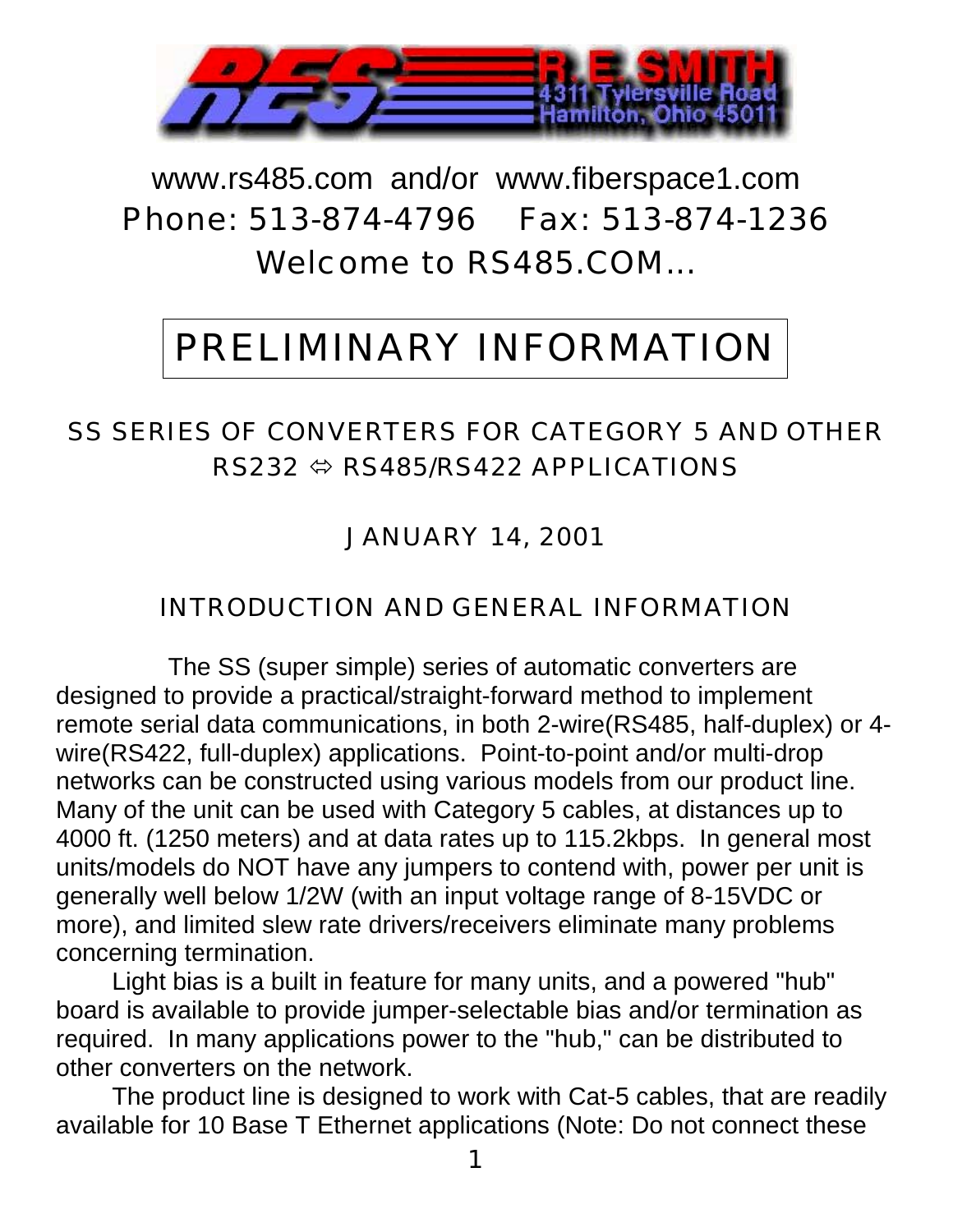units to an Ethernet system). Our design(s) uses the center pair of conductors (RJ45 pins 4/5) for Tx/Rx data in 2-wire systems. In 4-wire systems the second pair of conductors (RJ45 pins 3/6) are used for data also. The pair of conductors connected to pins 1/2 are used as signal/ power common, and the pair of conductors connected to pins 7/8 are used to supply raw +voltage to the network (individual units on the network have +5 volt linear regulators). In a typical point-to-point application, such as an "RS232 extension-cord," power can be applied at the host computer and distributed to the remote unit via the Cat-5 cable at distances of 1000ft. or more. For longer distances, local power can be applied at the remote end. Enclosures, RS232 cables, wall power-supplies, and Cat-5 cables in various lengths are available from us. A simple to use RS232 extensioncord "Kit" (no assembly required) for full or half-duplex communications with all accessories is available for only \$99.00 (3ft. test cable) or \$115.00 (with 100ft. Cat-5 cable).

#### **TECHNICAL BULLITIN to EXTENDING the DISTANCE of RS232 to 4000FT. (1250 meters), and/or up to 115.2Kbps, using the EC232CAT and/or EC232CAT-100 "Kit(s)" for CAT-5, RS232 "EXTENSION CORD" applications.**

-----------------------------------------------------------------------------------------------------

In many applications, the distance between a host computer and a target serial device can extend well beyond the recommended 50 foot maximum limit for RS232 communications. The solution is to employ a pair of RS232 <=> RS422 converters to extend the distance.

A fully assembled/tested conversion "kit" consisting of two converters, two enclosures, a 7ft. DB9F cable, a 7ft. DB9M cable, one wall power supply, and a 3ft. Cat-5 test cable (100ft. cable with -100 "Kit") is available from R. E. Smith (513-874-4796, [www.rs485.com\)](http://www.rs485.com)/). These units do NOT support any handshaking signals. Setup instructions are as follows:

1) Connect the RJ11 connector of the DB9F-7 cable to the SSAC232F converter.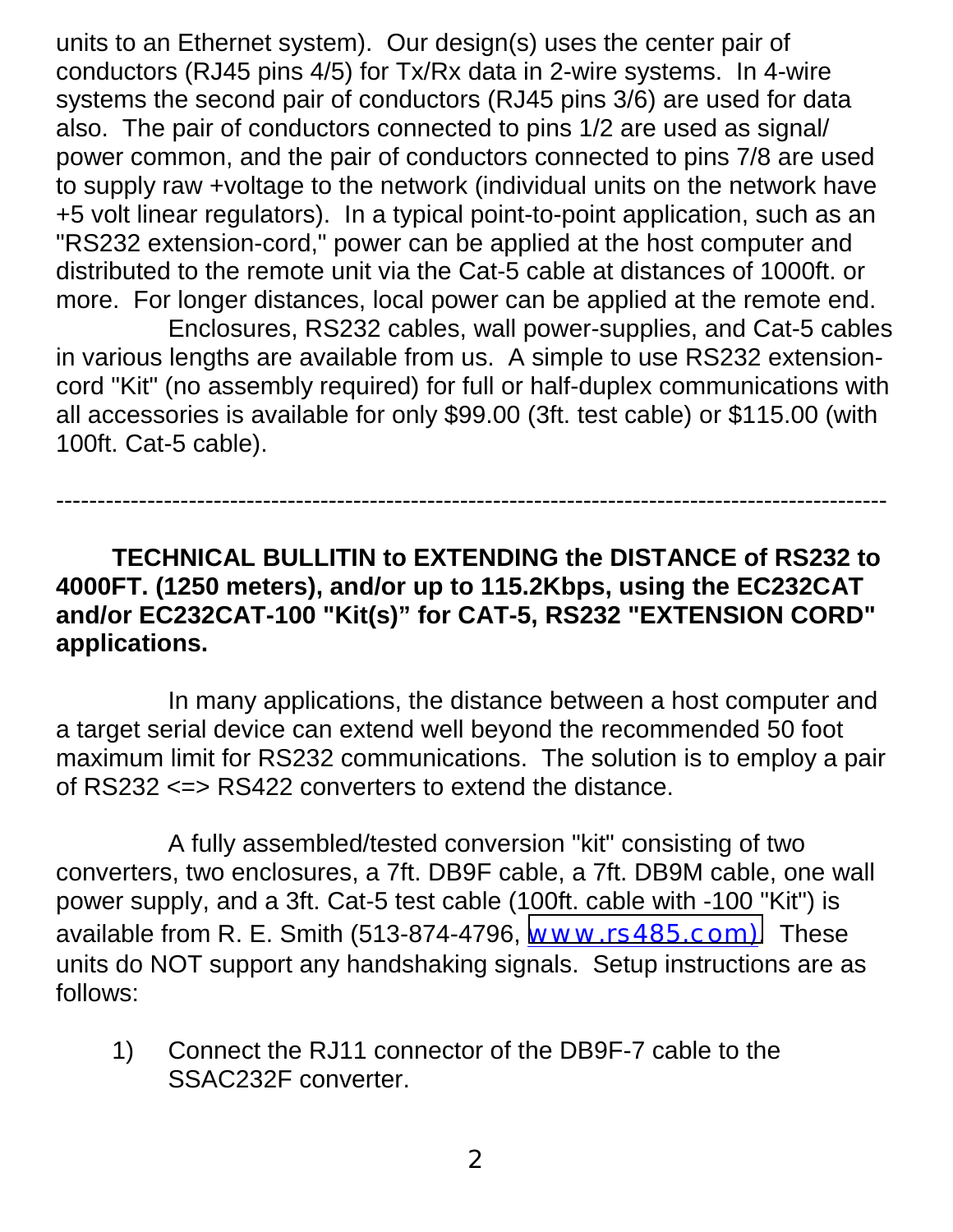- 2) Connect the RJ11 connector of the DB9M-7 cable to the SSAC232M converter.
- 3) Connect the 3ft. Cat-5 cable (or 100ft.) between the two converters.
- 4) Connect the DB9F adapter to your host computer.
- 5) Connect the DB9M adapter to your "remote" target RS232 device.
- 6) Connect the wall power supply to the SSAC232F converter and apply AC power. (Note: If Cat-5 cable length exceeds approximately 1000-2000ft. it might be necessary to apply an additional wall power supply to the SSAC232M converter, due to power voltage drops in the Cat-5 cable.)
- 7) Next apply power to your host computer and target RS232 device. You are now ready for full duplex communications between the units.

(Note: The SSAC232F and SSAC232M converters do NOT support any hand-shaking signals. It might be necessary to select NO-handshaking for your host computer and/or target RS232 device. This full-duplex RS232 "extension-cord" will operate at distances up to 4000ft. (1250 meters) and at baud rates up to 115.2kbps.)

8) No jumper settings are required in this system. Please call 513- 874-4796 if you have any problems getting your system to operate. If the system does NOT operate initially, remember that the Baud rate, and communications parameters must be the same. Also, handshaking can cause problems if not disabled.

**CURRENT LIST OF SS (SUPER SIMPLE) SERIES CONVERTERS, OTHER CAT-5 CONVERTERS, AND ACCESSORIES:**

SPECIAL NOTE: Due to the low cost, and special nature of the SS Series of converters, units can only be purchased with ALL accessories for quantity 1-9. Other pricing options/configurations are available for quantity 10 and above.

-----------------------------------------------------------------------------------------------------